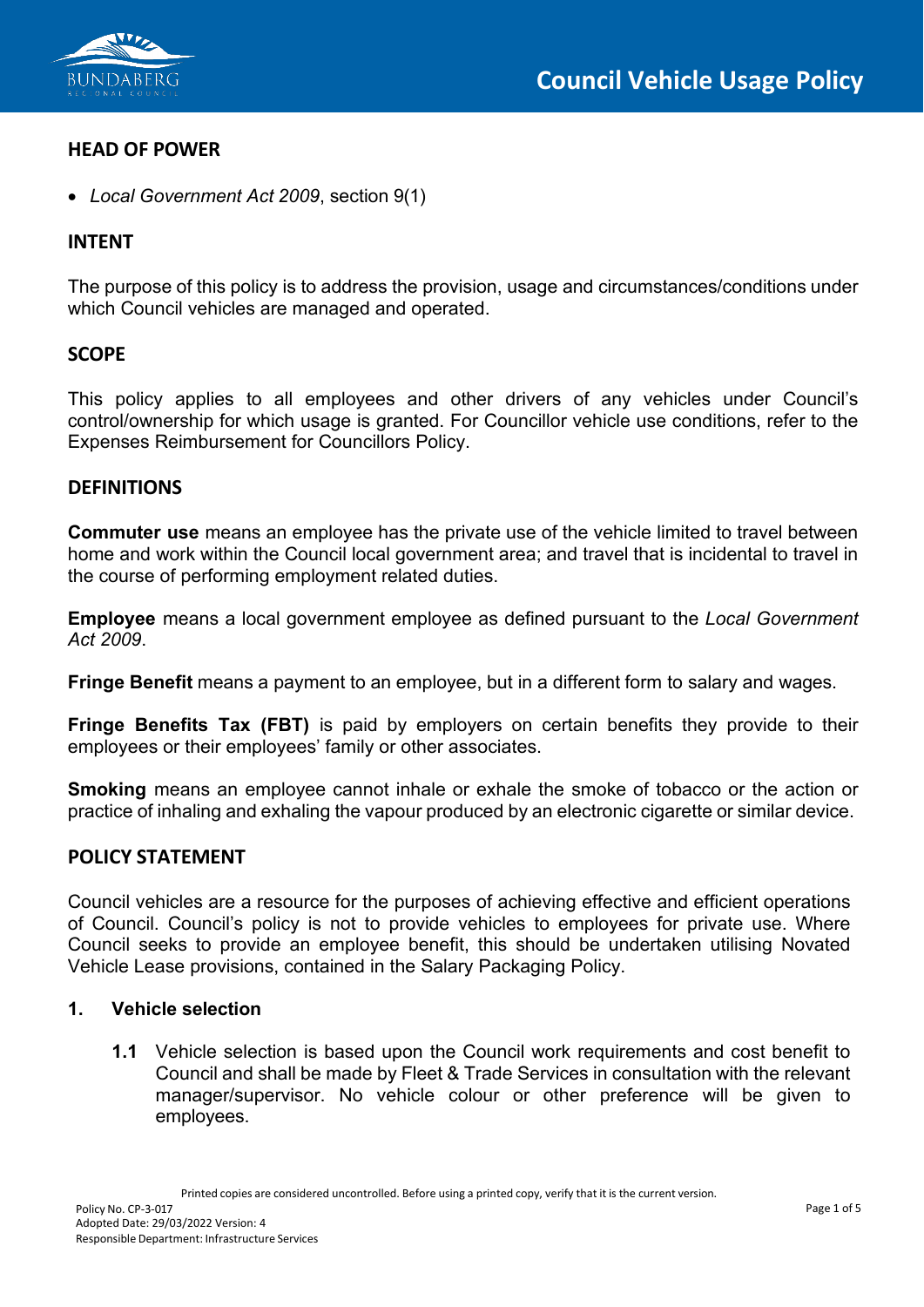



**1.2** Minimum whole of life costing will be used in the selection of any vehicle within a particular vehicle class during the procurement process. FBT implications will be considered in determining the whole of life costing.

#### **2. Vehicle ownership**

- **2.1** All vehicles remain the property of Council and as such, Council will pay all registration, insurance and third party property insurance.
- **2.2** All Council vehicles shall display Council identification/badging, unless otherwise determined by an Executive Leadership Team member.
- **2.3** The benefit given to employees for use of Council vehicles comes with a responsibility to maintain the vehicle in a clean, tidy and well-maintained condition, including regular washing/cleaning and ensuring that all scheduled servicing and necessary maintenance is undertaken.
- **2.4** Any accidents or damage to vehicles is to be reported to Fleet & Trade Services as soon as possible.
- **2.5** The vehicle shall not be modified in any way by the employee. Vehicles may be fitted with an automatic vehicle location device in accordance with the Fleet Services Global Positions Systems Policy.

#### **3. Replacement schedule**

Vehicles will be replaced at a time considered appropriate by the Fleet Management Advisory Committee in consultation with the employees' Executive Leadership Team member. Light vehicles will be replaced at approximately 120,000 kilometres travelled, a minimum of five years or as determined by the Fleet Management Advisory Committee.

#### **4. Usage restrictions**

**4.1** Unless provided for by other provisions in this policy, Council vehicles are only to be utilised by a Council employee.

#### **4.2** Council vehicles shall not be used:

- for competition or rally;
- for commercial purposes;
- for farming practices;
- on the beach (excepting where required for work purposes);
- on sand or unformed tracks (excepting where required for work purposes);
- for any other purposes excluded by Council's motor vehicle insurance policy; or
- otherwise approved by the relevant Executive Leadership Team member.
- **4.3** The employee must not wilfully or recklessly misuse or mistreat the motor vehicle.
- **4.4** Smoking is not permitted in or on any Council vehicles or equipment.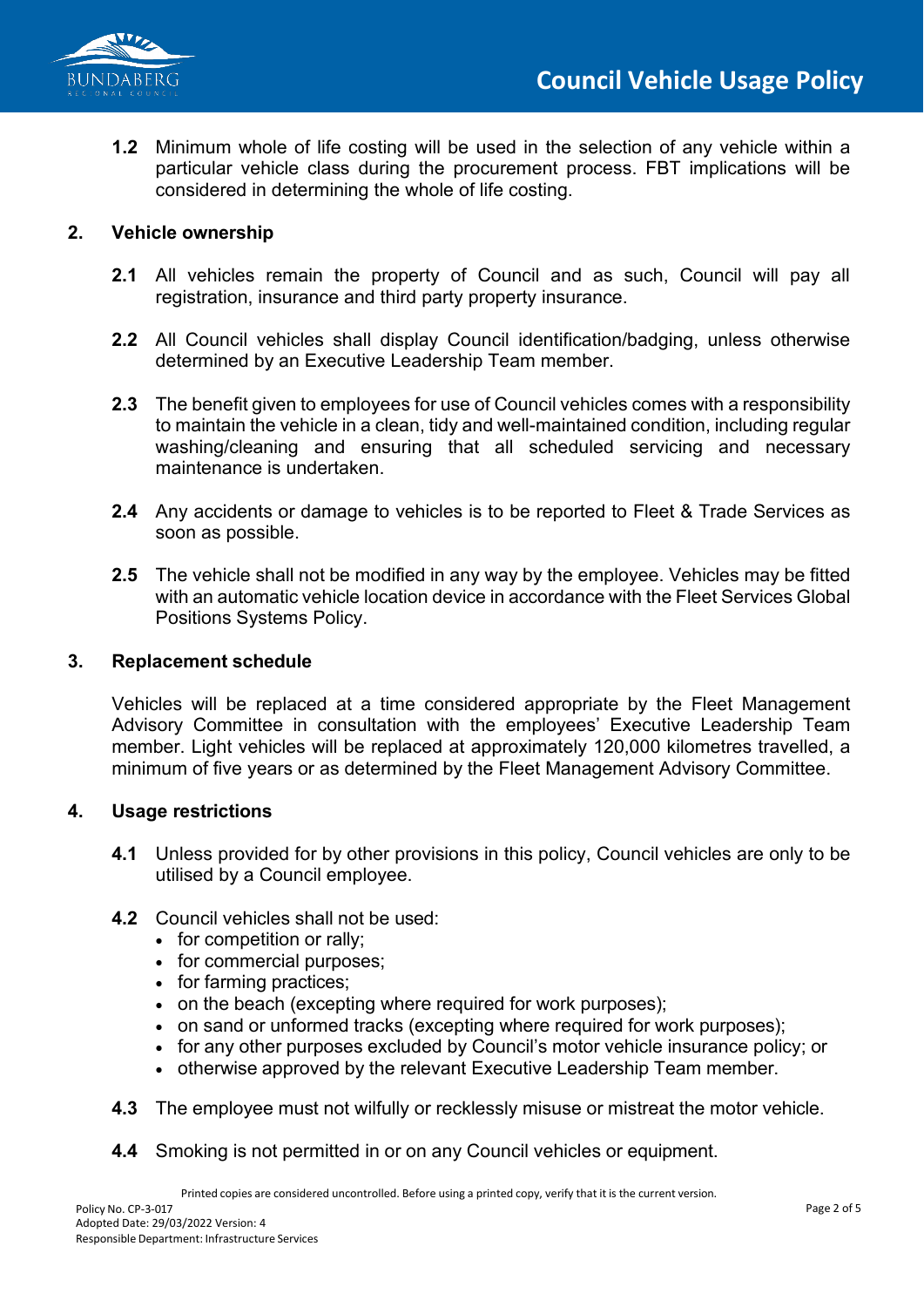

**4.5** All drivers must comply with requirements of Council's Alcohol and Drug Policy.

### **5. Authorised users/driver's licence requirements**

- **5.1** All drivers who are required to drive Council vehicles must hold an appropriate and current Australian Driver's Licence (including any conditional licences where the conditions of such licence are observed during use).
- **5.2** Employees who require a licence to carry out their work and who have their licence cancelled either fully or partially, shall immediately notify their Manager/Supervisor in writing.
- **5.3** Council vehicles may be driven by any person who satisfies the authorised user as below:
	- read and understood this policy; and
	- booked and obtained the vehicle through Council's PoolCar system; or
	- completed and approved a Use of Council Vehicle Agreement Form.
- **5.4** All employees utilising a Council vehicle must ensure that a Council approved logbook is kept and completed (unless the vehicle is not subject to FBT) or the vehicle is booked through Council's PoolCar system.

#### **6. Penalty notices and convictions**

- **6.1** An employee convicted of drink driving or consumption or use of an illegal drug in association with a crash and/or incident, will be liable for all costs associated with the repair of such vehicle/vehicles.
- **6.2** If a driver is charged and found guilty of a driving offence which results in cancellation or suspension of their licence, all Council vehicle use will be suspended immediately and the vehicle returned to Council.
- **6.3** Traffic infringement fines incurred are the responsibility of the driver at the time of the infringement. The allocated driver (responsible for the vehicle) must be able to identify whether it was an alternative driver.

#### **7. Termination/variance of agreements**

- **7.1** The Chief Executive Officer reserves the right to rescind a decision to provide a vehicle, vary the type of vehicle to be provided and vary the contribution rates.
- **7.2** Employees may terminate commuter use privileges by providing seven days' notice in writing. Employees are not obliged to enter into commuter use arrangements.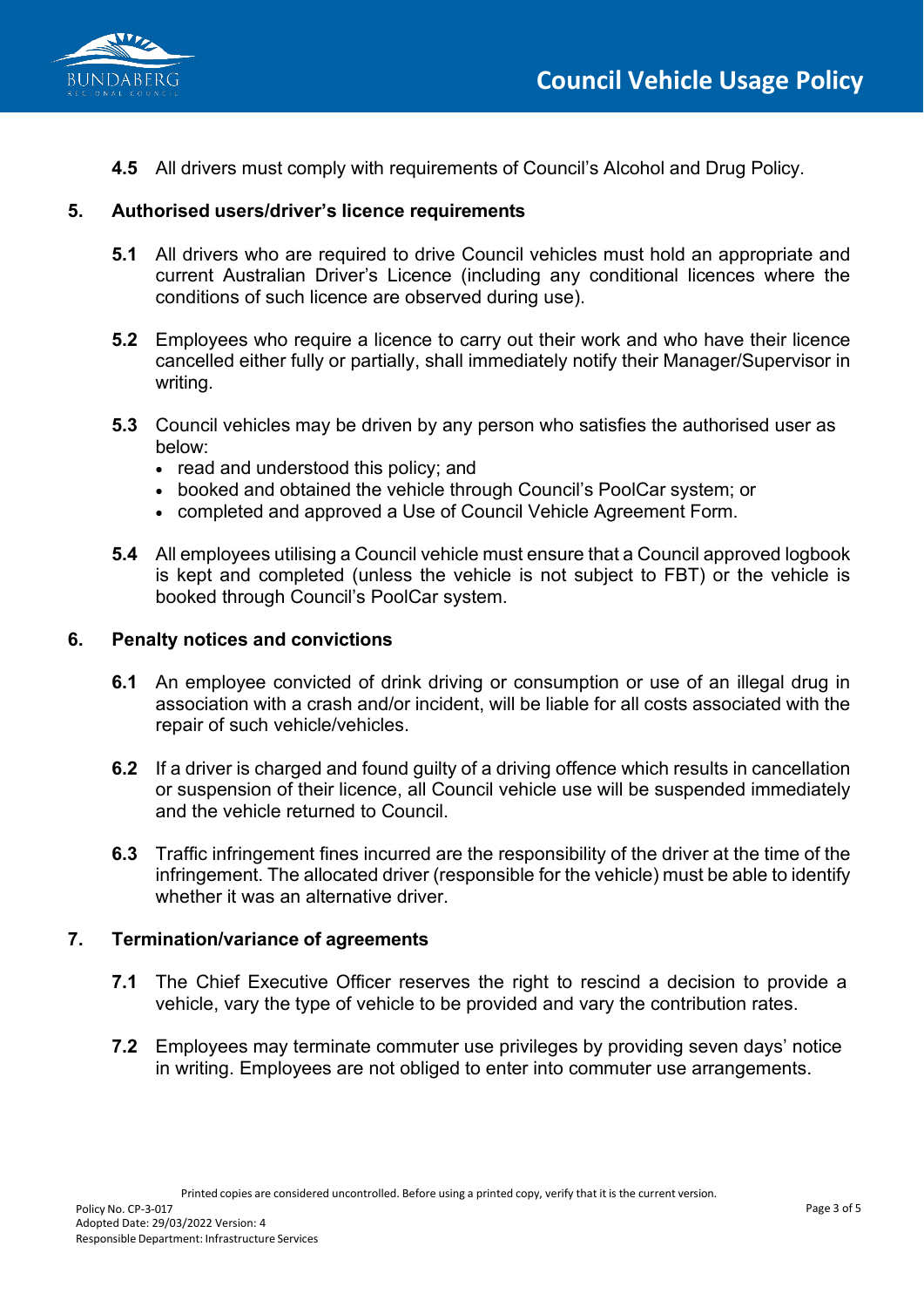

#### **8. Commuter Use**

- **8.1** Vehicles are to be submitted into Council's Vehicle Pool system during working hours, unless exempted by the relevant Executive Leadership Team member.
- **8.2** Vehicles are to be garaged within the Bundaberg Regional Council Local Government area.
- **8.3** The vehicle is to be driven by a Council Employee only (i.e. not family members).
- **8.4** The vehicle must be available for Council use during all normal duties of the employee.
- **8.5** All vehicles shall contain Council identification/badging, other unless determined.
- **8.6** The vehicle shall be returned to Council for reallocation to another employee during periods of planned/unplanned leave greater than two working days.
- **8.7** Approval may be granted to employees with commuter use for minor deviations of travel between home and work with documented approval from the employee's Manager or Executive Leadership Team member.
- **8.8** Employees with main driving responsibilities of a Council vehicle must complete a 'Use of Council Vehicle Agreement Form' and have it signed off by their departmental Executive Leadership Team member.

#### **9. Fringe Benefit Tax**

- **9.1** FBT in relation to vehicles will be calculated in accordance with the *Fringe Benefits Tax Assessment Act 1986* (FBTA Act) in order to provide the lowest taxable value. As such, the Statutory Accounting Section will liaise with employees that are allocated non-exempt vehicles to ensure taxation compliance and Council's liability is not unnecessarily inflated.
- **9.2** Employees may choose to make voluntary after-tax contributions towards the operating cost of an allocated vehicle for personal reasons including reducing reportable FBT. Proof of contribution (tax invoices, receipts for fuel etc) must be forwarded to the Statutory Accounting Section before 1 April each year to affect reportable Fringe Benefits.
- **9.3** Employees that are allocated non-exempt vehicles will be required to maintain a logbook for each taxation year. Employees will be required to provide a detailed 12 weeks logbook every five years or when circumstances warrant it, in accordance with section 10A of the FBTA Act. For vehicles allocated to Council's PoolCar system, this system will fulfil the requirements of maintaining a logbook.